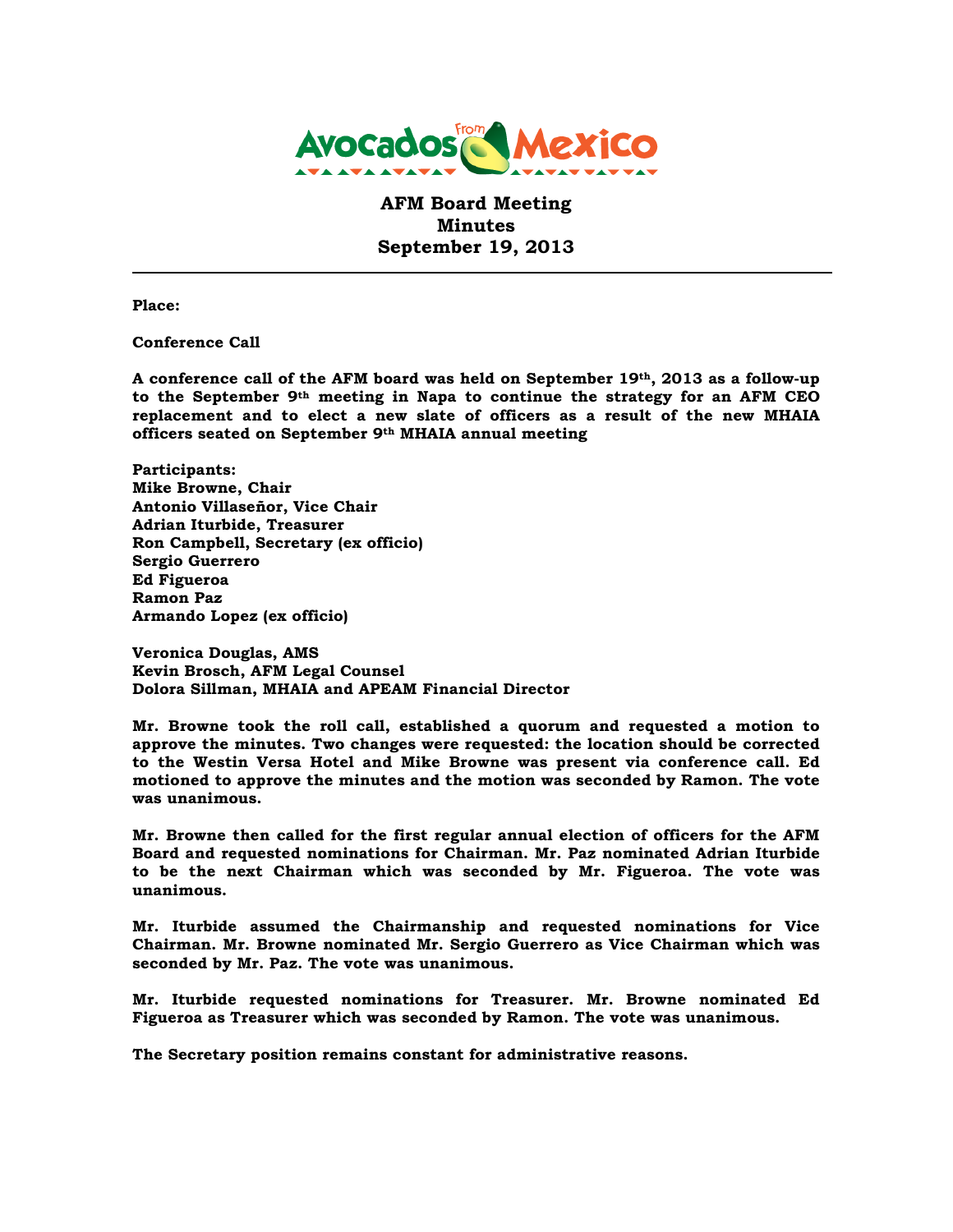**Therefore the New Board is:**

**Adrian Iturbide, Chair Sergio Guerrero, Vice Chair Ed Figueroa, Treasurer Ron Campbell, Secretary (ex officio) Mike Browne Antonio Villaseñor Ramon Paz Armando Lopez (ex officio)**

**The following agenda item was the formation of the Joint Marketing Committee. Mr. Browne proposed the following:**

**Ed Figueroa – ex-officio member, nonvoting – MHAIA Chairman**

- **1. Mike B – Chair – Calavo – Chairman**
- **2. Jimmy Lotufo – Agro Export**
- **3. Doug Meyer – West Pak**
- **4. Ross Wileman – Mission**
- **5. Phil Henry – Henry Avocado**
- **6. Todd Elder – Index**
- **7. Gary Caloroso – Giumarra**

**Regarding the 8th position, after much discussion, it was decided that Mike should offer the position to Tony Martinez because of his relationship with many of the smaller importers in Texas. Of the four remaining seats from APEAM, Ramon Paz and Miguel Barcenas will fill two of the seats and the remaining two will be decided upon promptly.** 

**Ron introduced the idea of hiring Dennis Crowley from brand Engineers as an interim manager to identify current strategic and communication direction and an appraisal of AFM organizational structure to successfully implement marketing plans.**

**A discussion ensued but all were in agreement that we need an interim strategy to help redefine AFM initially and to help expedite the strategy moving forward toward a permanent replacement. Specific timelines need to be set and existing staff need to be kept informed to ensure programs stay on track. Regarding expenses, Mr. Crowley would be hired under the existing AFM budget. All funds from the existing Chase account will be transferred to Citizens Business Bank and payments will be made according to existing guidelines.**

**The CEO replacement strategy and the structure of AFM agenda items will be tabled until we get direction resulting from Mr. Crowley's evaluation of the organization. Mr. Paz stressed that the strategy for moving forward needs to happen quickly.**

**Ron will request a proposal from Mr. Crowley and circulate it for electronic vote.**

**Additional discussion:**

**Mr. Figueroa requested an additional call next week to make a decision on Mr. Crowley.**